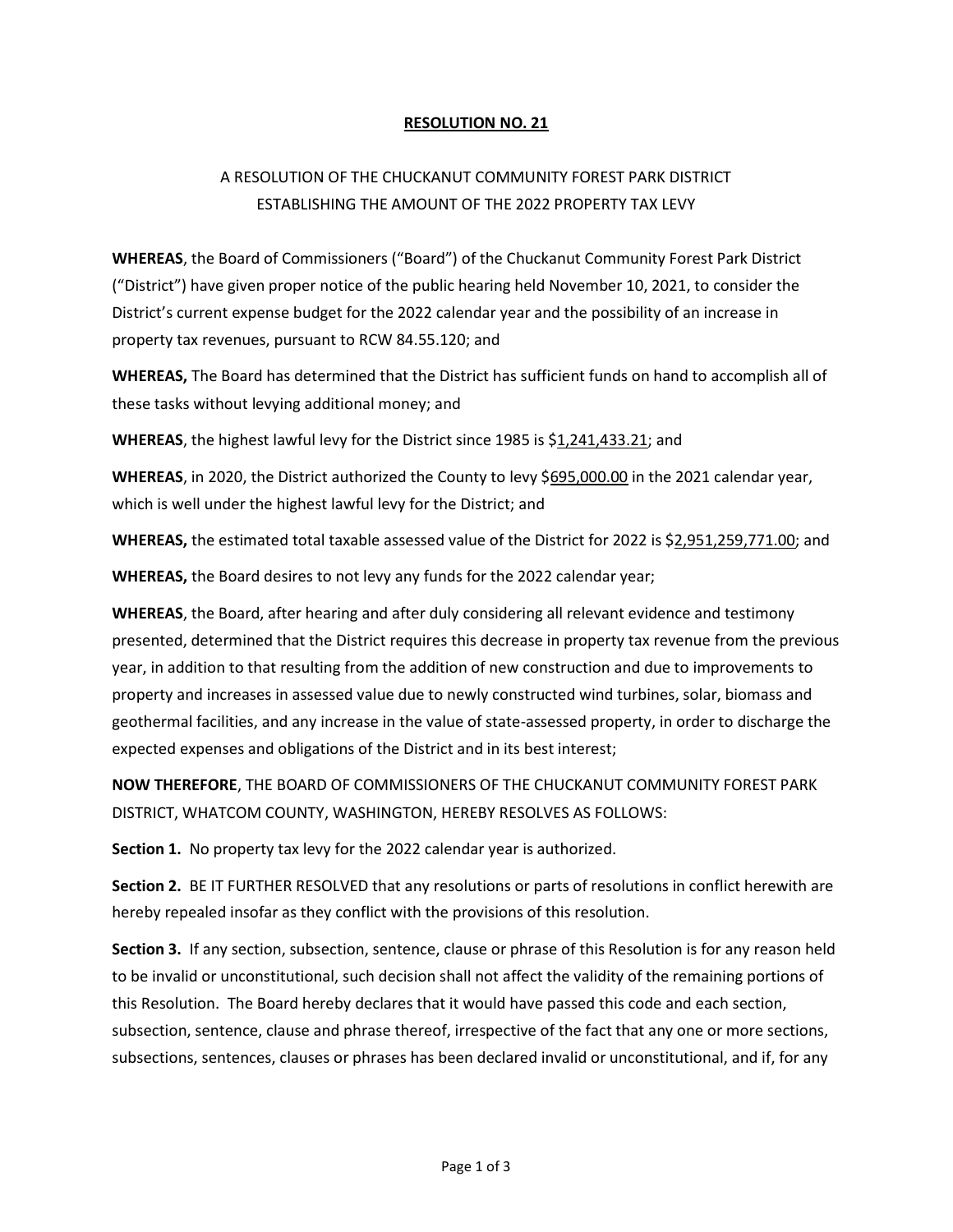reason, this Resolution should be declared invalid, or unconstitutional, then the original Resolution shall be in full force and effect.

ADOPTED by the Board of Commissioners of Chuckanut Community Forest Park District, Whatcom County, Washington, at a regular meeting held the 10<sup>th</sup> day of November, 2021 with the following Commissioners being present and voting.

\_\_\_\_\_\_\_\_\_\_\_\_\_\_\_\_\_\_\_\_\_\_\_\_\_ \_\_\_\_\_\_\_\_\_\_\_\_\_\_\_\_\_\_\_\_\_\_\_\_\_\_

\_\_\_\_\_\_\_\_\_\_\_\_\_\_\_\_\_\_\_\_\_\_\_\_\_ \_\_\_\_\_\_\_\_\_\_\_\_\_\_\_\_\_\_\_\_\_\_\_\_\_\_

 $\overline{\phantom{a}}$  , and the contract of the contract of the contract of the contract of the contract of the contract of the contract of the contract of the contract of the contract of the contract of the contract of the contrac

COMMISSIONER COMMISSIONER

COMMISSIONER COMMISSIONER

COMMISSIONER

\_\_\_\_\_\_\_\_\_\_\_\_\_\_\_\_\_\_\_\_\_\_\_\_\_

THIS IS TO CERTIFY that the above is a true and correct copy of Resolution No. 21 of Chuckanut Community Forest Park District, Whatcom County, Washington, adopted at the regular meeting of the Board of Commissioners on November 10, 2021.

**SECRETARY**